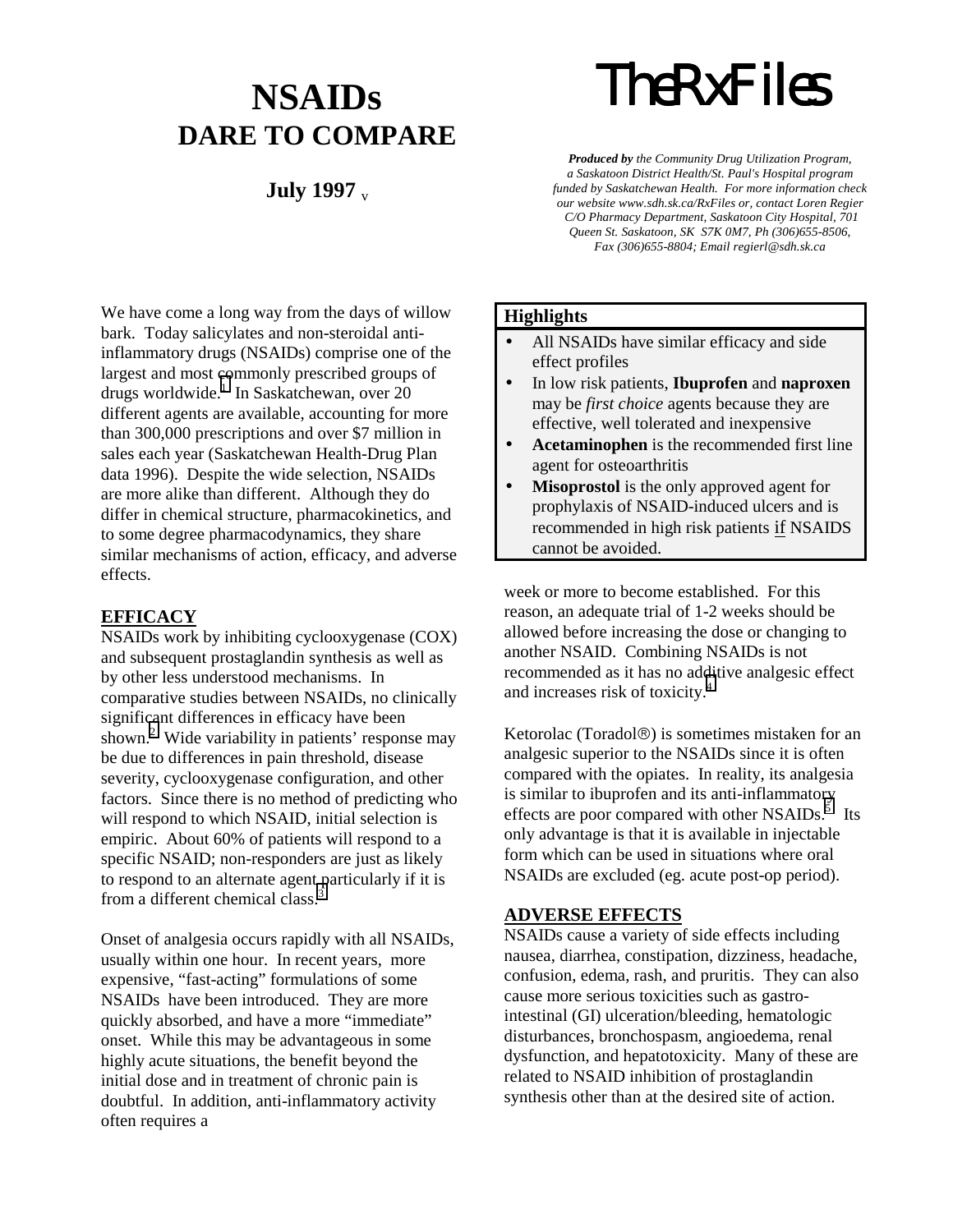Non-acetylated salicylates are weak inhibitors of prostaglandin synthesis and are less apt to cause adverse allergic, gastric, renal, or antiplatelet effects. Reported differences in toxicity between NSAIDs must be interpreted in light of diffe[ren](#page-4-0)t utilization patterns and interpatient variability.<sup>6</sup>

Gastrointestinal side effects are most common. The propionic acid derivatives such as ibuprofen and naproxen are generally better tolerated than other NSAIDs. Enteric coated (EC) products may reduce complaints of stomach upset but do not appear to reduce the incidence of GI ulceration. Injectable ketorolac, suppository formulations, and pro-drugs which are activated after absorption from the GI tract also do [no](#page-4-0)t eliminate the problem of gastric mucosal damage.<sup>7</sup> Development of more selective COX-2 inhibitors such as nabumetone and etodolac that preferentially inhibit cyclooxygenase at sites of inflammation rather than in the internal organs may hold some promise. However, long-term studies are lacking to validate claims of reduced GI toxicity.

Upper GI complications may be more closely related to dos[e](#page-4-0) and duration of therapy than to any specific agent.<sup>8</sup> Since risk is greatest at the high end of dosing ranges and during the first 3-6 months, doses and duration should be minimized as much as therapeutically possible.

NSAIDs should be avoided in patients at high risk for GI complications (Tables 1,2). However if their use cannot be avoided, addition of a prophylactic agent to reduce ulceration is recommended. **Misoprostol** is the only agent approved for the prevention of NSAID induced ulcers. Misoprostol has been shown to significantly reduce the incidenc[e](#page-4-0) of both gastric and duodenal ulcers in NSAID users.<sup>9</sup> Although misoprostol may cause GI side effects such as diarrhea, a gradual dosage titration may help to improve patient tolerance and compliance. A combination of misoprostol and ibuprofen was found to cause a lower incidence of endoscopi[c u](#page-4-0)lcers than the selective COX-2 agent, nabumetone.<sup>10</sup> H2 blockers (eg. ranitidine), omeprazole, and sucralfate are not indicated for the prevention of NSAID induced gastric ulcers.

Renal failure may result when NSAIDs are used in patients whose kidney perfusion is dependent on local prostaglandin production. Sulindac was thought to have a "renal sparing" effect but it appears to be only m[arg](#page-4-0)inally safer and cannot be prescribed without risk.<sup>11</sup> The COX-2 inhibitors may prove to be less toxic but supporting data is lacking. NSAIDs should be avoided in those at high risk of nephrotoxicity (Table 3).

A recent review of NSAID utilization patterns in Saskatchewan revealed that a significant number of patients h[av](#page-4-0)e concomitant prescriptions for H2 blockers, ACE inhibitors, diuretics, and multiple  $NSAIDs$ .<sup>12</sup> This raises the concern that high risk patients may be receiving inappropriate therapy.

#### **COST**

The most notable difference among NSAIDs is cost. Prescription prices vary considerably, ranging from less than \$10 a month for ibuprofen to more than \$100 for high dose etodolac. The cost of treating NSAID-related complications has additional impact on the health [ca](#page-4-0)re system. Treatment of GI problems alone is estimated to add over 40% to the cost of arthritis care.<sup>13</sup> Newer, more expensive agents do not guarantee safer, more effective treatment, and in the majority of cases do not offer significant advantages over previously available NSAIDs. Ibuprofen and naproxen are recommended as first line agents as they are effective, inexpensive, and generally welltolerated in low risk individuals.

#### **PRESCRIBING CONSIDERATIONS**

- Consider non-pharmacologic treament (eg. physiotherapy, weight loss, hot/cold therapy)
- Consider using acetaminophen before NSAIDs in osteoarthritis (eg. acetaminophen in doses of up to 4 g/day is highly effective, we[ll t](#page-4-0)olerated, and safer than NSAIDS in osteoarthritis, and should be considered the drug of choice) $14$
- Try less expensive agents first (eg. ibuprofen, naproxen) when an NSAID is indicated
- Use the lowest effective dose and as short a duration as possible without compromising care
- Allow 1-2 weeks before increasing dose or changing agents
- Avoid combinations of NSAIDs
- Avoid NSAIDs if possible in patients at high risk of GI or renal complications

We wish to acknowledge those who have assisted in the development and review of this newsletter: Dr. Z. Tymchak (FM), Dr. P. Peloso (Rheum.), Dr. J. Richardson (Pharm.), and the CDUP Advisory Committee.

*July97 Loren D. Regier BSP,BA; Sharon L. Downey BSP*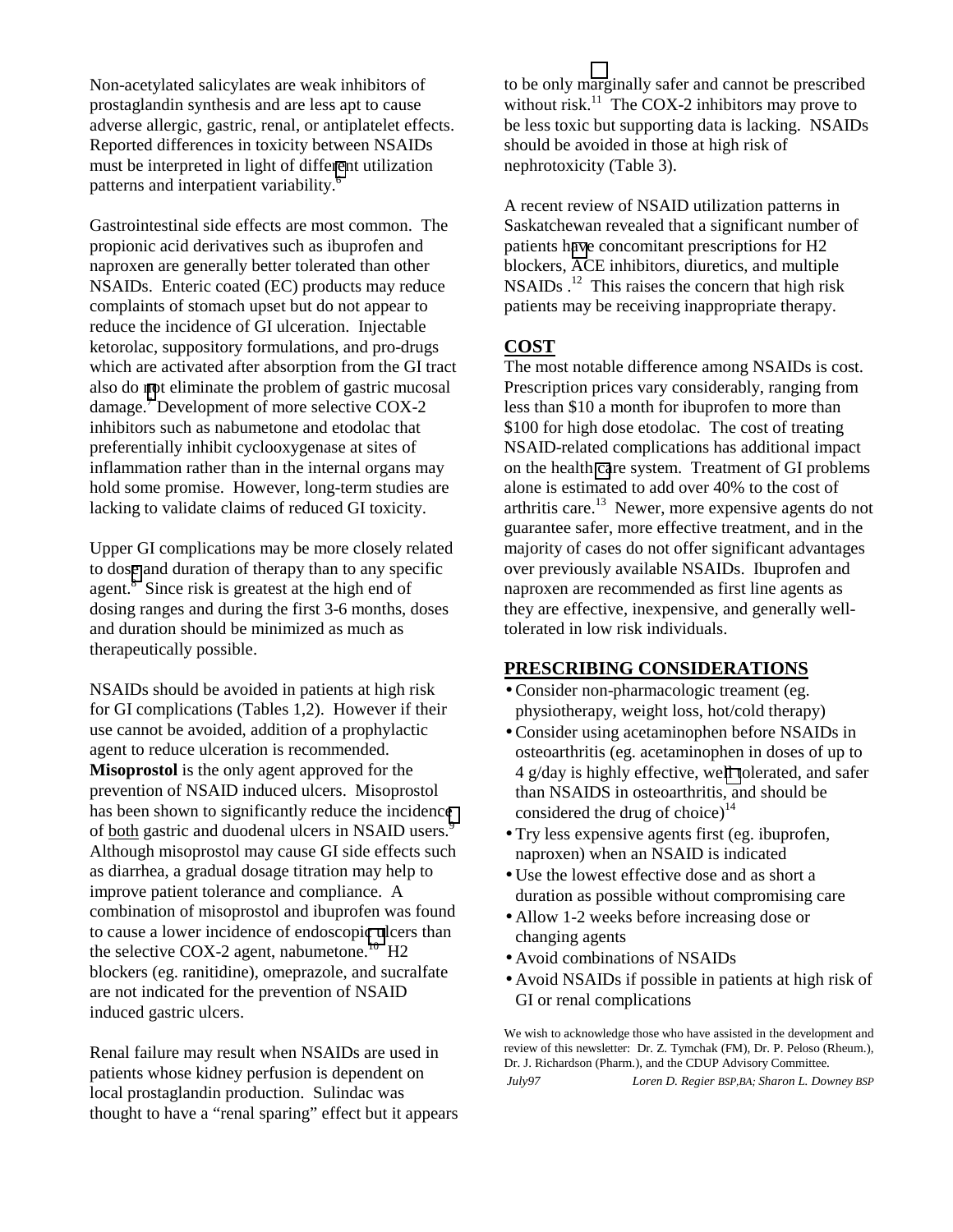#### **The Rx Files: NSAIDS - Dare to Compare Supplementary Charts**

| <b>Table 1</b>                        | Table 3                                   |  |  |
|---------------------------------------|-------------------------------------------|--|--|
| <b>Risk Groups</b>                    | <b>Risk Groups</b>                        |  |  |
| for NSAID Induced Ulcers*15           | for Nephrotoxicity                        |  |  |
| • Age: $>65$ years                    | Age: $>65$                                |  |  |
| Previous GI History:                  | Previous Renal Insufficiency Hypertension |  |  |
| <b>Recent Peptic Ulcer Disease</b>    | $\bullet$                                 |  |  |
| Previous GI Bleed                     | Hepatic Cirrhosis                         |  |  |
| <b>Coexisting Significant Disease</b> | $\bullet$                                 |  |  |
| Cardiovascular                        | <b>CHF</b>                                |  |  |
| Hepatic or Renal Impairment           | $\bullet$                                 |  |  |
| Concomitant Therapy with:             | <b>Atherosclerotic Disease</b>            |  |  |
| Corticosteroids (eg. prednisone)      | $\bullet$                                 |  |  |
| Anticoagulants (eg. warfarin)         | Concurrent Diuretic or ACE Inhibitor Use  |  |  |
| ASA (including low doses)             | $\bullet$                                 |  |  |

**\*** Any two risk factors constitutes a high risk individual (risk of serious bleeding >1% per year)

#### **Table 2**

| <b>Prevention of NSAID Induced Ulcers</b><br>in High Risk Individuals <sup>15</sup>                                                                                                                                                                                                                                                                                                                                                                                                                                                                                                                     | <b>Misoprostol</b> / NS<br><b>Cost Comparisor</b>                                                                                                                                                                                                                                                                         |  |  |
|---------------------------------------------------------------------------------------------------------------------------------------------------------------------------------------------------------------------------------------------------------------------------------------------------------------------------------------------------------------------------------------------------------------------------------------------------------------------------------------------------------------------------------------------------------------------------------------------------------|---------------------------------------------------------------------------------------------------------------------------------------------------------------------------------------------------------------------------------------------------------------------------------------------------------------------------|--|--|
| <b>Avoid NSAIDs if Possible &amp; Use Alternatives:</b><br>Acetaminophen (Max 4g/day)<br>Physiotherapy<br>Intra-articular Corticosteroid Injections<br>If NSAIDs must be used:<br>Use Lowest Effective Dose<br>Limit Duration of Use where possible<br>Add Misoprostol (Cytotec®) for Cytoprotection<br>100µg po daily cc x3 days then<br>$100\mu$ g po BID cc x3 days then<br>$200\mu$ g po BID cc thereafter<br>(gradual dose titration recommended to<br>promote tolerance of side effects)<br>Reassess need for NSAID regularly<br>Monitor for GI complications<br>(especially over first 3 months) | Misoprostol 200µg po<br>Misoprostol $200 \mu g$ p<br>+ Ibuprofen 400mg p<br>Misoprostol 200 µg p<br>+ Naproxen 250-3751<br>Misoprostol 200µg po<br>+ Diclofenac 50mg po<br>Arthrotec <sup>®</sup> 1 tablet p<br>(tablet=diclofenac 50n<br>Arthrotec 75 <sup>®</sup> 1 table<br>(tablet=diclofenac 75n<br>Based on cost to |  |  |
|                                                                                                                                                                                                                                                                                                                                                                                                                                                                                                                                                                                                         |                                                                                                                                                                                                                                                                                                                           |  |  |

#### **Table 4**

| <b>Misoprostol / NSAID Regimens:</b><br><b>Cost Comparisons</b>                        |           |
|----------------------------------------------------------------------------------------|-----------|
| Misoprostol 200µg po BID                                                               | \$40      |
| Misoprostol 200 μg po BID<br>+ Ibuprofen 400mg po TID-QID                              | \$52-\$54 |
| Misoprostol 200 µg po BID<br>+ Naproxen 250-375mg po BID                               | \$57-\$65 |
| Misoprostol 200µg po BID<br>+ Diclofenac 50mg po BID-TID                               | \$61-\$73 |
| $Arthrotec@1$ tablet po BID-TID<br>(tablet=diclofenac $50mg /$ misoprostol $200\mu$ g) | \$48-\$68 |
| Arthrotec $75@1$ tablet po BID<br>(tablet=diclofenac $75mg/m$ isoprostol $200\mu$ g)   | \$61      |

patient for a 30 day prescription.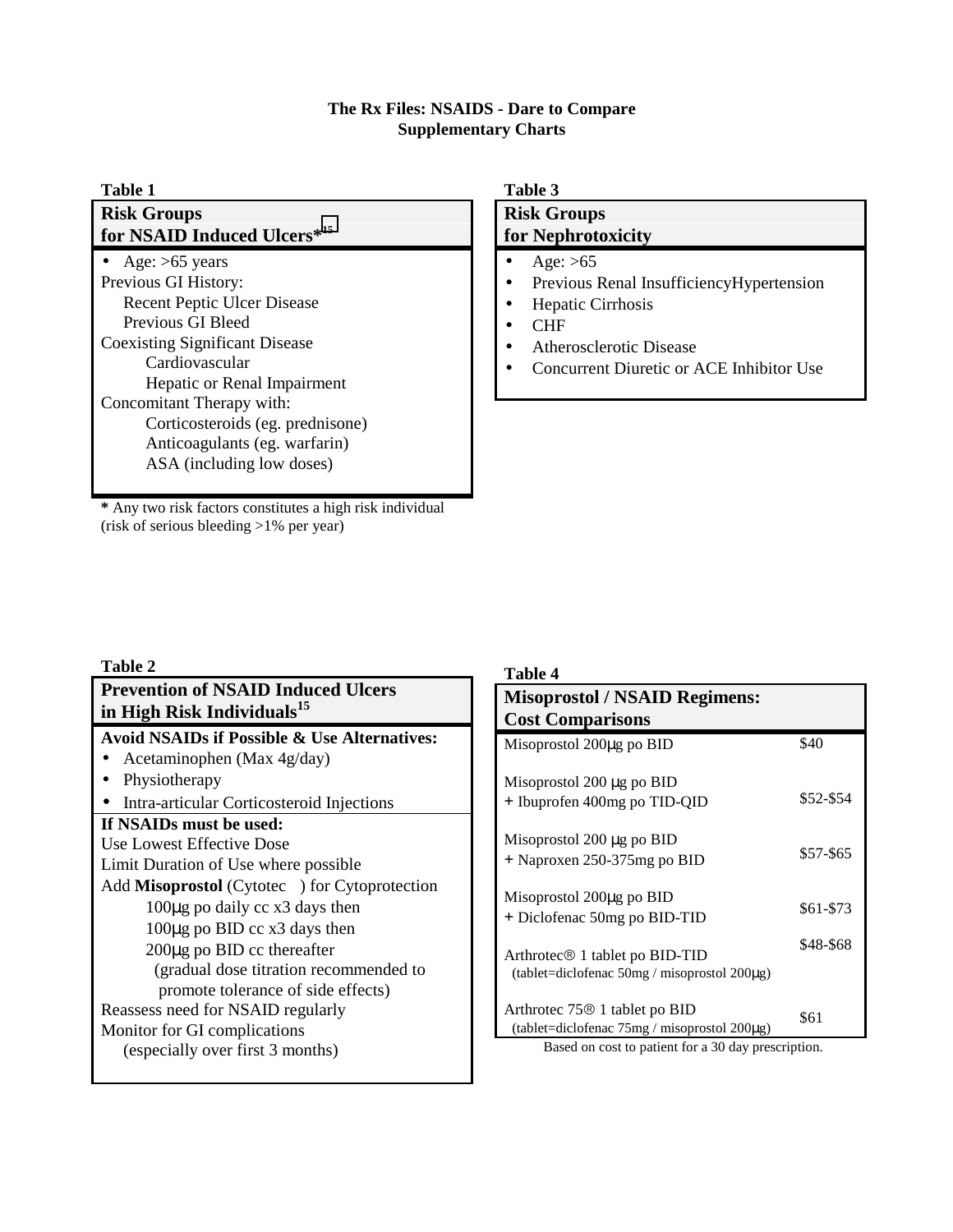| <b>Comparison Chart: NSAIDS &amp; Other Analgesics</b>                                                                                           |                                                        |                                                                                                                                                    | Prepared by: Loren Regier, Sharon Downey - The RxFiles, |                           | <b>AUG/2000</b>                                      |              |  |  |
|--------------------------------------------------------------------------------------------------------------------------------------------------|--------------------------------------------------------|----------------------------------------------------------------------------------------------------------------------------------------------------|---------------------------------------------------------|---------------------------|------------------------------------------------------|--------------|--|--|
| Class / Agent                                                                                                                                    |                                                        | Comments /                                                                                                                                         | <b>Usual Dosage</b>                                     | <b>Max</b>                | Cost $x30 \text{ days}$ #                            |              |  |  |
|                                                                                                                                                  |                                                        | <b>Products</b>                                                                                                                                    | Range                                                   | /day                      | (comparative dose)                                   |              |  |  |
| <b>Salicylates</b>                                                                                                                               |                                                        |                                                                                                                                                    |                                                         |                           |                                                      |              |  |  |
| ASA-Plain                                                                                                                                        | $\text{ASPIRIN}^{\circledR}$                           | OTC; 650mg supp; 80,325mg<br>tab; 81,325,650,975mg EC tab;                                                                                         | 325-650mg q4-6h                                         |                           |                                                      |              |  |  |
| <b>ASA-Enteric Coated ENTROPHEN®</b>                                                                                                             |                                                        | irreversible platelet inhibition                                                                                                                   | 325-975mg QID                                           | 4g                        | 650mg po QID                                         | \$11         |  |  |
| Diflunisal                                                                                                                                       | $\mathop{\rm DOLOBID}\nolimits^\circledR$              | 250,500mg tab                                                                                                                                      | 250-500mg BID                                           | 1.5 <sub>g</sub>          | 250mg po BID                                         | \$37         |  |  |
| Non-acetylated Salicylates - less adverse GI reactions, less cross-allergy in NSAID (& CSI?) allergic patients; available, but not commonly used |                                                        |                                                                                                                                                    |                                                         |                           |                                                      |              |  |  |
| Salsalate                                                                                                                                        | <b>DISALCID®</b><br>×                                  | 500,750mg tab                                                                                                                                      | 1000mg TID                                              | 3g                        | 1500mg po BID                                        | \$54         |  |  |
| Choline Mg Trisalicylate TRILISATE®                                                                                                              | $\boldsymbol{x}$                                       | 500mg tab                                                                                                                                          | $1-1.5g$ BID                                            | 3g                        | 1000mg po BID                                        | \$36         |  |  |
| <b>Indole Acetic Acids</b>                                                                                                                       |                                                        |                                                                                                                                                    |                                                         |                           |                                                      |              |  |  |
| Indomethacin                                                                                                                                     | $\overline{\text{INDOCID}^{\circledR}}$                | 25,50mg cap; 50,100mg supp                                                                                                                         | $25-50mg$ TID                                           | 200mg                     | 25mg po TID                                          | \$17         |  |  |
| Sulindac                                                                                                                                         | $CLINORIL^{\circledR}$                                 | 150,200mg tab; PD                                                                                                                                  | 150-200mg BID                                           | 400mg                     | 150mg po BID                                         | \$34         |  |  |
| Tolmetin                                                                                                                                         | TOLECTIN <sup>®</sup>                                  | 200,600mg tab; 400mg cap                                                                                                                           | 200-600mg TID-QID                                       | 2g                        | 400mg po TID                                         | \$53         |  |  |
| <b>Phenylacetic Acids</b>                                                                                                                        |                                                        |                                                                                                                                                    |                                                         |                           |                                                      |              |  |  |
| Diclofenac <sup>###</sup>                                                                                                                        | $\text{VOLTAREN}^{\circledR}$                          | 25,50mg EC tab; 50,100mg<br>supp; 75,100mg SR tab                                                                                                  | 25-50mg BID-TID                                         | 200mg                     | 50mg po TID                                          | \$22         |  |  |
| Diclofenac+Misoprostol                                                                                                                           | ARTHROTEC-50 <sup>®</sup><br>ARTHROTEC-75 <sup>®</sup> | $(50mg + 200\mu g)$ tab<br>$(75mg + 200\mu g)$ tab                                                                                                 | 1 tab BID-TID<br>1 tab OD-BID                           | $200$ mg/<br>$800\mu g$   | One tab po BID<br>One tab po BID                     | \$47<br>\$61 |  |  |
| Pyrolizine Carboxylic Acids                                                                                                                      |                                                        |                                                                                                                                                    |                                                         |                           |                                                      |              |  |  |
| Ketorolac                                                                                                                                        | TORADOL $^\circledR$ $\,\mathsf{X}\,$                  | ##; 10mg tab; 30mg injectable<br>IM formulation available                                                                                          | 10mg po q6h x7d max<br>10-30mg IM q4-6h                 | 40 <sub>mg</sub><br>120mg | $10\mathrm{mg}$ po QID $^\mathrm{\#}\!\#$            | $\$67$ ##    |  |  |
| Pyranocarboxylic Acids                                                                                                                           |                                                        |                                                                                                                                                    |                                                         |                           |                                                      |              |  |  |
| Etodolac                                                                                                                                         | ULTRADOL <sup>®</sup>                                  | ~COX-2 selective; 200,300mg cap                                                                                                                    | 200-600mg BID                                           | 1.2 <sub>g</sub>          | 300mg po BID                                         | \$50         |  |  |
| <b>Propionic Acids</b>                                                                                                                           |                                                        |                                                                                                                                                    |                                                         |                           |                                                      |              |  |  |
| Fenoprofen                                                                                                                                       | NALFON®                                                | 300mg cap; 600mg tab                                                                                                                               | 300-600mg TID-QID                                       | 3.2 <sub>g</sub>          | 600mg po TID                                         | \$63         |  |  |
| Flurbiprofen                                                                                                                                     | $\underline{\mbox{ANSAID}}^{\circledR}$                | 50, 100mg tab                                                                                                                                      | 50-100mg TID-QID                                        | 300 <sub>mg</sub>         | 100mg po BID                                         | \$32         |  |  |
| <b>Ibuprofen</b>                                                                                                                                 | $\text{MOTRIN}^\circledR$                              | OTC: 200mg tab; 100mg/5ml<br>susp.; Rx. 300,400,600mg tab                                                                                          | 200-800mg TID-QID                                       | 3.2 <sub>g</sub>          | 400mg po QID                                         | \$13         |  |  |
| Ketoprofen                                                                                                                                       | $\mathop{\rm ORUDIS}\nolimits^\circledR$               | 50,100mg EC; 200mg SR tab<br>50mg cap; 50,100mg supp                                                                                               | 25-100mg TID-QID                                        | 300mg                     | 50mg po TID                                          | \$25         |  |  |
| ###<br><b>Naproxen</b>                                                                                                                           | NAPROSYN®                                              | 125,250,375,500mg; 750mg SR;<br>$125mg/5ml$ susp; 500mg supp;<br>(EC available non-formulary)                                                      | 125-500mg BID                                           | 1.5g                      | 375mg po BID                                         | \$16         |  |  |
| Oxaprozin                                                                                                                                        | $\underline{\text{DAYPRO}}^\circledR$<br>X             | 600mg caplet; $long\ t1/2$ (50h)                                                                                                                   | 600-1800mg OD                                           | 1.8 <sub>g</sub>          | 600mg po OD                                          | \$30         |  |  |
| Tiaprofenic Acid                                                                                                                                 | $\texttt{SURGAM}^\circledR$                            | 200,300mg tab                                                                                                                                      | 200-300mg BID                                           | 600mg                     | 200 <sub>mg</sub> po BID                             | \$32         |  |  |
| <b>Oxicams</b>                                                                                                                                   | - long $t1/2$ ( $>50h$ )                               |                                                                                                                                                    |                                                         |                           |                                                      |              |  |  |
| Piroxicam                                                                                                                                        | FELDENE®                                               | 10,20mg cap & supp                                                                                                                                 | 10-20mg OD                                              | 20mg                      | 20mg po OD                                           | \$33         |  |  |
| Piroxicam-beta-cyclodextrin_BREXIDOL®                                                                                                            | $\boldsymbol{\mathsf{x}}$                              | $20mg$ tab (may give 40mg x1 initially)                                                                                                            | 20mg OD x 7d max                                        | 20mg                      | $20\text{mg po}$ OD $^{\text{\#}\text{\#}\text{\#}}$ | $$97$ ***    |  |  |
| Tenoxicam                                                                                                                                        | $\text{MOBIFLEX}^\circledR$<br>X                       | 20mg tab                                                                                                                                           | 20-40mg OD                                              | 40 <sub>mg</sub>          | 20mg po OD                                           | \$51         |  |  |
| <b>Naphthylalkanones</b>                                                                                                                         | - $\log t1/2$ (>24h)                                   |                                                                                                                                                    |                                                         |                           |                                                      |              |  |  |
| Nabumetone                                                                                                                                       | $RELAFEN^@$                                            | ~COX-2 selective; PD; 500mg tab                                                                                                                    | $1-2g$ OD                                               | 2g                        | 1g po OD                                             | \$43         |  |  |
| <b>Anthranilic Acids</b>                                                                                                                         |                                                        |                                                                                                                                                    |                                                         |                           |                                                      |              |  |  |
| Floctafenine                                                                                                                                     | $IDARAC^{\circledast}$                                 | 200,400mg tab                                                                                                                                      | 200-400mg TID-QID                                       | 1.2g                      | 200mg po QID                                         | \$59         |  |  |
| Mefenamic Acid                                                                                                                                   | PONSTAN®                                               | 250mg cap; (initially 500mg x1)                                                                                                                    | 250mg QID x 7d max                                      | 1.5g                      | 250mg po QID <sup>##</sup>                           | $$37$ ***    |  |  |
|                                                                                                                                                  |                                                        | COX-2 Specific Inhibitors (CSIs) - similar efficacy to NSAIDs but less GI upset/ulceration & no effect on platelets; lack long-term/published data |                                                         |                           |                                                      |              |  |  |
| <b>Celecoxib</b>                                                                                                                                 | CELEBREX®<br>◈                                         | 100,200mg cap                                                                                                                                      | 100mg BID (OA) -<br>200mg BID (RA; \$97)                | 400mg                     | 100mg BID<br>200mg OD                                | \$52         |  |  |
| Rofecoxib                                                                                                                                        | $\text{VIOXX}^{\circledR}$<br>◈                        | 12.5, 25mg tab; 12.5mg/ml<br>susp: methotrexate DI                                                                                                 | 12.5-25mg OD (OA)                                       |                           | $12.5mg$ OD                                          | \$52         |  |  |
|                                                                                                                                                  |                                                        | if for acute pain: 50mg $X1$ , then $25-50$ mg od $(X 5d)$                                                                                         |                                                         | 50mg                      | 25mg OD                                              |              |  |  |
| Analgesics: Non-Anti-inflammatory - least GI risk; recommended as first-choice option in osteoarthritis; monitor LFTs in chronic use             |                                                        |                                                                                                                                                    |                                                         |                           |                                                      |              |  |  |
|                                                                                                                                                  |                                                        | <b>OTC</b> ; 325,500mg tab; 120,                                                                                                                   |                                                         |                           | 650mg po QID                                         |              |  |  |
| Acetaminophen                                                                                                                                    | TYLENOL®                                               | 325,650mg supp; syrup/elixir                                                                                                                       | 325-1000mg TID-QID                                      | 4g                        | not anti-inflammatory                                | \$12         |  |  |

☎ = **EDS** = **E**xception **D**rug **S**tatus; ✘ Not currently approved for Provincial Formulary coverage in Saskatchewan; **NA** = not yet available; **PD** = Pro-drug; **OTC** = over the counter;  $\mathbf{Rx} = \mathbf{by}$  prescription;  $\mathbf{OA} = \mathbf{ot}$  asteoarthritis;  $\mathbf{RA}$  rheumatoid arthritis;  $\mathbf{susp} = \mathbf{supp} = \mathbf{supp} \times \mathbf{supp} = \mathbf{supp} \times \mathbf{op}$ ;  $\mathbf{DI} = \mathbf{diag}$  interaction **#** Approximate retail cost to consumer based on applicable acquisition cost, markup, and dispensing fee. Lowest generic price used where available.

Cost comparison based on lowest anti-inflammatory dose (as per Micromedex). Lower doses of NSAIDs often effective for analgesia (except CSIs).<br>## Monthly cost for ketorolac, mefenamic acid, & Brexidol® shown for comparison

**### Fast-acting formulations** available but <u>non</u>-formulary in SK (Anaprox<sup>®</sup> 275, 550mg tabs; Voltaren Rapide<sup>®</sup> 50mg tabs); slightly faster onset, but more expensive.